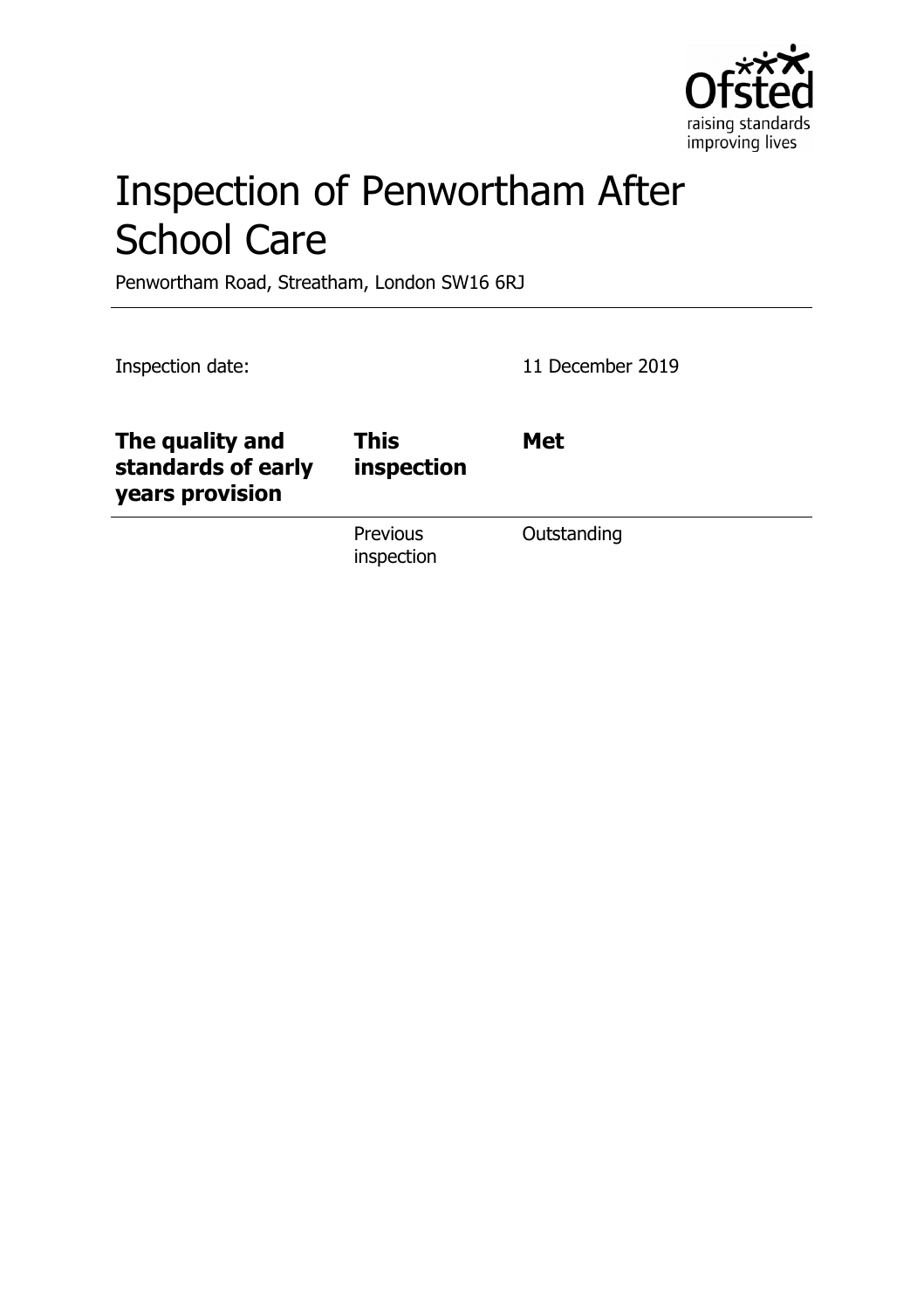

## **What is it like to attend this early years setting?**

#### **This provision meets requirements**

Children settle very quickly from the time they first arrive at the setting. They independently make choices in their play and eagerly seek out activities they enjoy. For example, children concentrate as they skilfully use a range of art and craft materials and play board games together. Staff consistently seek and value the views of children. They plan a broad range of activities and experiences to help keep children interested and engaged. Children of mixed ages from the maintained school nursery, host school and local schools join together at the club. They thoroughly enjoy each other's company and they behave extremely well. Children act responsibly and with care and concern for others. Children's social skills and confidence are strongly promoted. All children keenly follow routines. They know to stop when they hear a whistle, and enthusiastically follow instructions. Children feel safe and are emotionally secure. Children benefit from lots of physical exercise and fresh air in the large outdoor play areas. They develop their physical skills and coordination by playing football and riding scooters. Children build very positive relationships with leaders and staff. Staff consistently join children in their play. Children thoroughly enjoy staff's company, keenly playing games and interacting with them.

### **What does the early years setting do well and what does it need to do better?**

- $\blacksquare$  Children's good health is promoted very well. They enjoy freshly cooked, healthy meals before and after school. Following comments from parents, the menu has been reviewed and changed to ensure even more nutritional and healthy meals are offered. Parents say they are extremely happy with the variety of food provided. Children have ample to eat. They enthusiastically told the inspector that they particularly like scrambled eggs and sausages for breakfast.
- $\blacksquare$  Staff sit with children at mealtimes and interact with them very effectively. Children speak with increasing confidence in social situations and are good communicators.
- Children benefit from a range of technology games and devices. They play cooperatively with others and demonstrate skilful coordination when using games and programs. Staff supervise children well and show good awareness of online safety issues, so helping to maintain children's safety. Following comments from parents, staff successfully monitor the times when children have access to these devices. Parents' views are valued and acted upon.
- $\blacksquare$  The curriculum is highly effective in engaging children, who consistently show enjoyment and curiosity. They have lots of fun at the club. For example, children concentrated as they drew detailed patterns on Christmas decorations and coloured a Christmas card nativity scene. Staff encouraged children to explore changing textures as they enthusiastically made dough. Staff successfully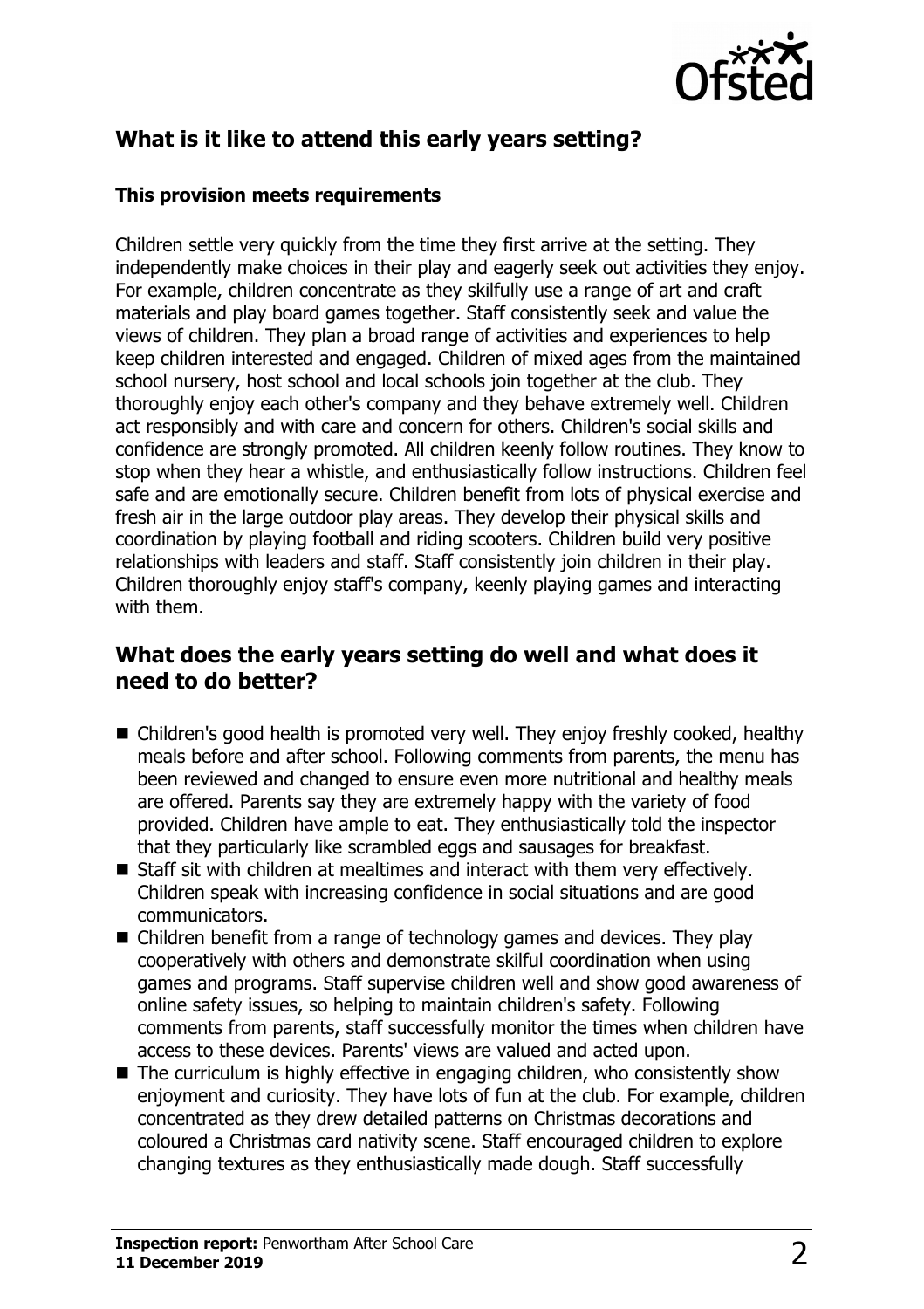

promoted children's creativity, with children eagerly creating models and shapes.

- The manager and staff successfully promote fundamental British values. For example, children learn to value one another's family backgrounds, to behave well and be accepting of other cultures.
- $\blacksquare$  Partnership with the host school is highly effective. The manager regularly meets with the headteacher, and staff speak daily with teaching staff. This means that children's individual needs are consistently met and they are kept safe from harm.
- $\blacksquare$  The youngest children are supported exceptionally well. Staff gain information from parents about their children before they start attending so that they can get to know them and help them settle. Staff are very supportive and caring. They successfully help the youngest children to follow routines. For example, they sit with them during activities and at mealtimes to ensure they are consistently supported. This promotes well the youngest children's emotional security and well-being.
- Effective systems are in place to evaluate staff practice and the quality of provision. Daily evaluations and monitoring visits ensure the out-of-school club consistently provides high-quality care for all children. Parents comment very positively about the club and say their children are always very eager to attend.
- Staff receive an in-depth induction to understand their role and responsibilities. Regular supervision meetings with the manager provide effective support and promote continuous improvement for all staff. The manager is very conscious of staff's well-being. However, even though staff have kept their mandatory training up to date, they have not accessed other training opportunities to develop their knowledge and skills to an even higher level.

# **Safeguarding**

The arrangements for safeguarding are effective.

The manager has built successful partnerships with the headteacher and teaching staff from the host school to maintain children's safety. Leaders and staff have thorough knowledge of the signs that may indicate a child is at risk of harm. They clearly explain how to report their concerns. They understand their role to protect children from extreme views and beliefs and effectively explain lock-down procedures in case of an emergency. Leaders and staff have a shared understanding and commitment to keep children safe. The premises are safe and clean with a secure entry system in place. Children's safety is of the highest importance. Staff supervise children extremely well in all areas.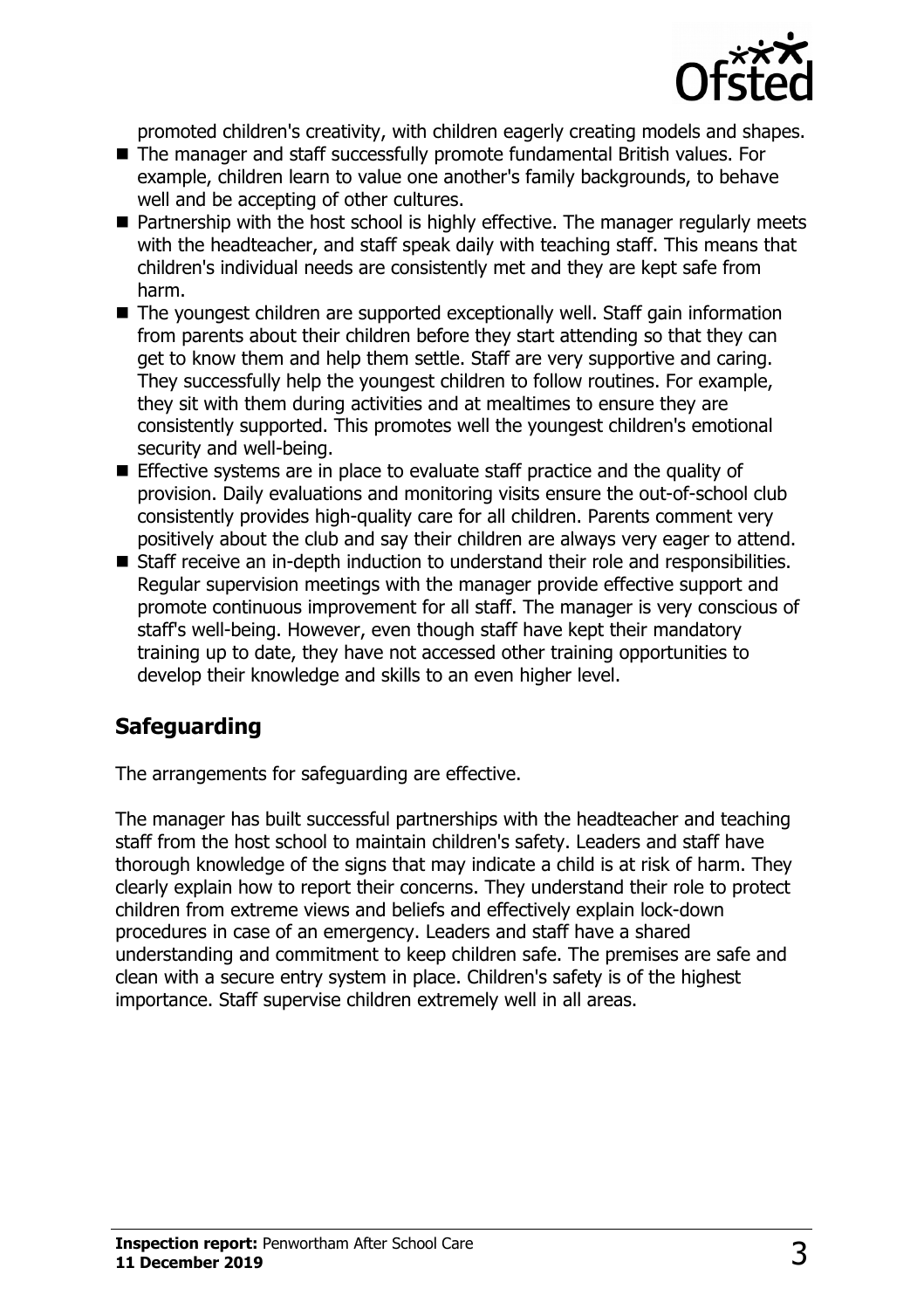

| <b>Setting details</b>                       |                                                                                      |
|----------------------------------------------|--------------------------------------------------------------------------------------|
| Unique reference number                      | 123154                                                                               |
| <b>Local authority</b>                       | Wandsworth                                                                           |
| <b>Inspection number</b>                     | 10128364                                                                             |
| <b>Type of provision</b>                     | Childcare on non-domestic premises                                                   |
| <b>Registers</b>                             | Early Years Register, Compulsory Childcare<br>Register, Voluntary Childcare Register |
| Day care type                                | Out-of-school day care                                                               |
| Age range of children                        | 3 to 11                                                                              |
| <b>Total number of places</b>                | 70                                                                                   |
| Number of children on roll                   | 135                                                                                  |
| Name of registered person                    | <b>Childcare and Business Consultancy Services</b>                                   |
| Registered person unique<br>reference number | RP517647                                                                             |
| <b>Telephone number</b>                      | 020 8677 4051                                                                        |
| Date of previous inspection                  | 14 January 2015                                                                      |
|                                              |                                                                                      |

## **Information about this early years setting**

Penwortham After School Care registered in 1993. It operates from Penwortham Primary School in the London Borough of Wandsworth. The breakfast club and after-school care are open each weekday from 7.30am to 9am, and from 3.15pm to 6pm during school term time. The club offers a holiday club during school holidays, from 8am until 4pm. There are 12 members of staff. Of these, nine members of staff hold a current qualification in playwork and childcare.

## **Information about this inspection**

#### **Inspector**

Jane Morgan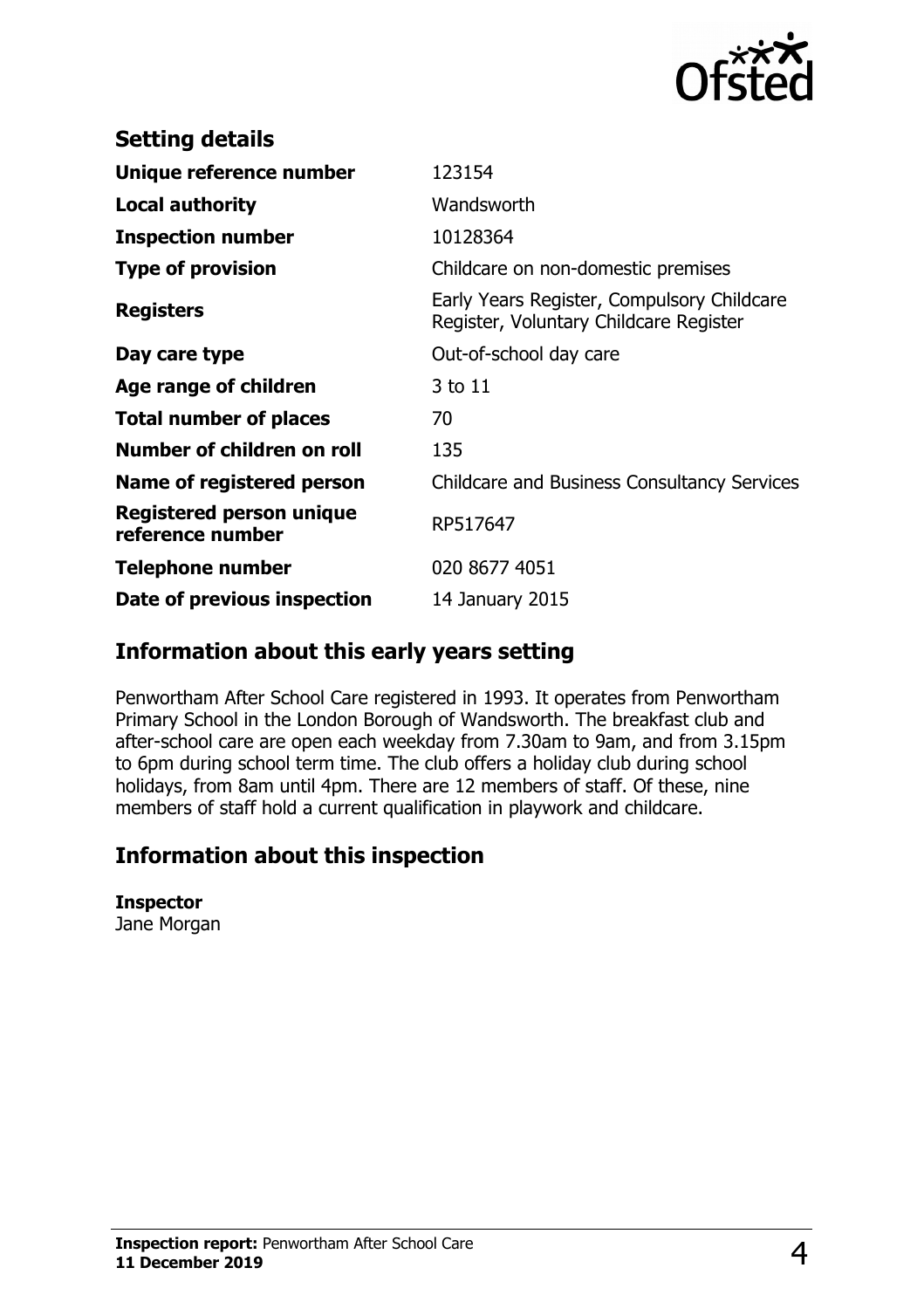

#### **Inspection activities**

- $\blacksquare$  A meeting was held between the inspector and the manager to discuss arrangements for self-evaluation, safe recruitment and staff suitability checks.
- $\blacksquare$  The inspector and the manager completed a learning walk across all areas of the provision to understand how he and staff organise the curriculum and environment.
- $\blacksquare$  The inspector spoke to staff and parents at appropriate times during the inspection.
- $\blacksquare$  A discussion was held with the manager to evaluate the quality of resources and activities.

We carried out this inspection under sections 49 and 50 of the Childcare Act 2006 on the quality and standards of provision that is registered on the Early Years Register. The registered person must ensure that this provision complies with the statutory framework for children's learning, development and care, known as the early years foundation stage.

If you are not happy with the inspection or the report, you can [complain to Ofsted.](http://www.gov.uk/complain-ofsted-report)